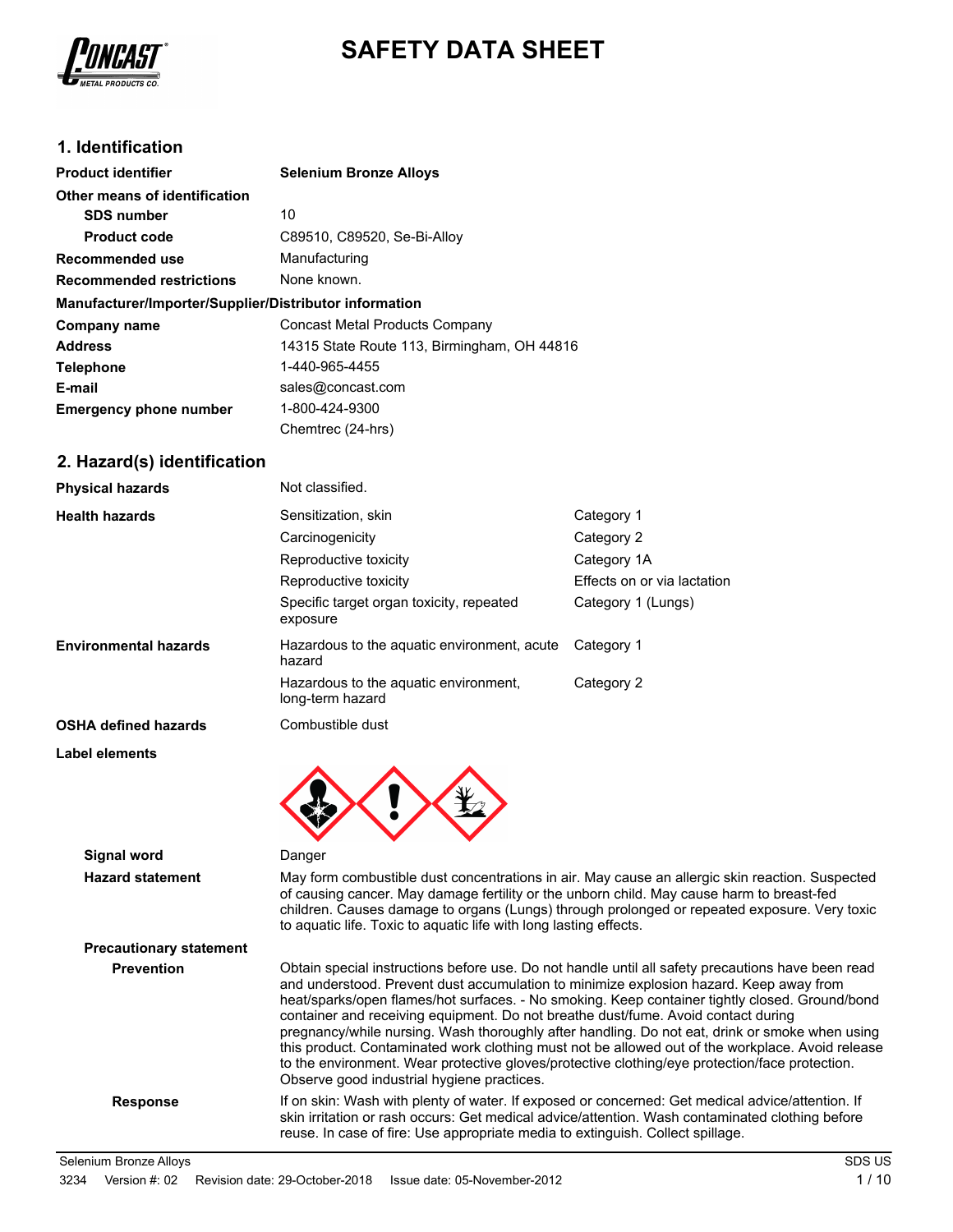| <b>Storage</b>                               | Store locked up.                                                                                    |
|----------------------------------------------|-----------------------------------------------------------------------------------------------------|
| <b>Disposal</b>                              | Dispose of contents/container in accordance with local/regional/national/international regulations. |
| Hazard(s) not otherwise<br>classified (HNOC) | None known.                                                                                         |
| <b>Supplemental information</b>              | 3.3% of the mixture consists of component(s) of unknown acute dermal toxicity.                      |

# **3. Composition/information on ingredients**

## **Mixtures**

| <b>Chemical name</b>                                                         |                                                                                                                                                                                                                                                                                                                                                                                                                                                                                                                                                | <b>CAS number</b> | $\%$         |
|------------------------------------------------------------------------------|------------------------------------------------------------------------------------------------------------------------------------------------------------------------------------------------------------------------------------------------------------------------------------------------------------------------------------------------------------------------------------------------------------------------------------------------------------------------------------------------------------------------------------------------|-------------------|--------------|
| Copper                                                                       |                                                                                                                                                                                                                                                                                                                                                                                                                                                                                                                                                | 7440-50-8         | $85 - 88$    |
| Tin                                                                          |                                                                                                                                                                                                                                                                                                                                                                                                                                                                                                                                                | 7440-31-5         | $4 - 6$      |
| Zinc                                                                         |                                                                                                                                                                                                                                                                                                                                                                                                                                                                                                                                                | 7440-66-6         | $4 - 6$      |
| Selenium                                                                     |                                                                                                                                                                                                                                                                                                                                                                                                                                                                                                                                                | 7782-49-2         | $0.35 - 1.1$ |
| Nickel                                                                       |                                                                                                                                                                                                                                                                                                                                                                                                                                                                                                                                                | 7440-02-0         | $0 - 1$      |
| Lead                                                                         |                                                                                                                                                                                                                                                                                                                                                                                                                                                                                                                                                | 7439-92-1         | $0 - 0.3$    |
| <b>Composition comments</b>                                                  | All concentrations are in percent by weight unless otherwise indicated.                                                                                                                                                                                                                                                                                                                                                                                                                                                                        |                   |              |
| 4. First-aid measures                                                        |                                                                                                                                                                                                                                                                                                                                                                                                                                                                                                                                                |                   |              |
| <b>Inhalation</b>                                                            | Move to fresh air. Call a physician if symptoms develop or persist.                                                                                                                                                                                                                                                                                                                                                                                                                                                                            |                   |              |
| <b>Skin contact</b>                                                          | Remove contaminated clothing immediately and wash skin with soap and water. In case of<br>eczema or other skin disorders: Seek medical attention and take along these instructions. In case<br>of contact with hot or molten product, cool rapidly with water and seek immediate medical<br>attention. Do not attempt to remove molten product from skin because skin will tear easily. Cuts or<br>abrasions should be treated promptly with thorough cleansing of the affected area.                                                          |                   |              |
| Eye contact                                                                  | Do not rub eyes. Rinse with water. Get medical attention if irritation develops and persists.                                                                                                                                                                                                                                                                                                                                                                                                                                                  |                   |              |
| Ingestion                                                                    | Rinse mouth. Get medical attention if symptoms occur.                                                                                                                                                                                                                                                                                                                                                                                                                                                                                          |                   |              |
| <b>Most important</b><br>symptoms/effects, acute and<br>delayed              | Elevated temperatures or mechanical action may form dust and fumes which may be irritating to<br>the eye, mucous membranes and respiratory tract. May cause an allergic skin reaction. Dermatitis.<br>Rash. Prolonged exposure may cause chronic effects. Contact with hot material can cause thermal<br>burns which may result in permanent damage.                                                                                                                                                                                           |                   |              |
| Indication of immediate<br>medical attention and special<br>treatment needed | Provide general supportive measures and treat symptomatically. Keep victim under observation.<br>Symptoms may be delayed.                                                                                                                                                                                                                                                                                                                                                                                                                      |                   |              |
| <b>General information</b>                                                   | IF exposed or concerned: Get medical advice/attention. If you feel unwell, seek medical advice<br>(show the label where possible). Ensure that medical personnel are aware of the material(s)<br>involved, and take precautions to protect themselves. Show this safety data sheet to the doctor in<br>attendance. Wash contaminated clothing before reuse.                                                                                                                                                                                    |                   |              |
| 5. Fire-fighting measures                                                    |                                                                                                                                                                                                                                                                                                                                                                                                                                                                                                                                                |                   |              |
| Suitable extinguishing media                                                 | Special powder against metal fires. Dry sand. Carbon dioxide (CO2). Apply extinguishing media<br>carefully to avoid creating airborne dust. Avoid high pressure media which could cause the<br>formation of a potentially explosible dust-air mixture.                                                                                                                                                                                                                                                                                         |                   |              |
| Unsuitable extinguishing<br>media                                            | Do not use water or halogenated extinguishing media. Hot molten material will react violently with<br>water resulting in spattering and fuming.                                                                                                                                                                                                                                                                                                                                                                                                |                   |              |
| Specific hazards arising from<br>the chemical                                | Explosion hazard: Avoid generating dust; fine dust dispersed in air in sufficient concentrations and<br>in the presence of an ignition source is a potential dust explosion hazard. Contact with acids will<br>release flammable hydrogen gas. During fire, gases hazardous to health may be formed.<br>Combustion products may include: metal oxides. In a fire, nickel may form nickel carbonyl, a<br>highly toxic substance and known carcinogen. Upon combustion, this product may yield toxic<br>vapors/fumes of lead and lead compounds. |                   |              |
| Special protective equipment<br>and precautions for firefighters             | Self-contained breathing apparatus and full protective clothing must be worn in case of fire.                                                                                                                                                                                                                                                                                                                                                                                                                                                  |                   |              |
| <b>Fire fighting</b><br>equipment/instructions                               | In case of fire and/or explosion do not breathe fumes. Move containers from fire area if you can do<br>so without risk.                                                                                                                                                                                                                                                                                                                                                                                                                        |                   |              |
| <b>Specific methods</b>                                                      | Use standard firefighting procedures and consider the hazards of other involved materials.                                                                                                                                                                                                                                                                                                                                                                                                                                                     |                   |              |
| <b>General fire hazards</b>                                                  | May form combustible dust concentrations in air.                                                                                                                                                                                                                                                                                                                                                                                                                                                                                               |                   |              |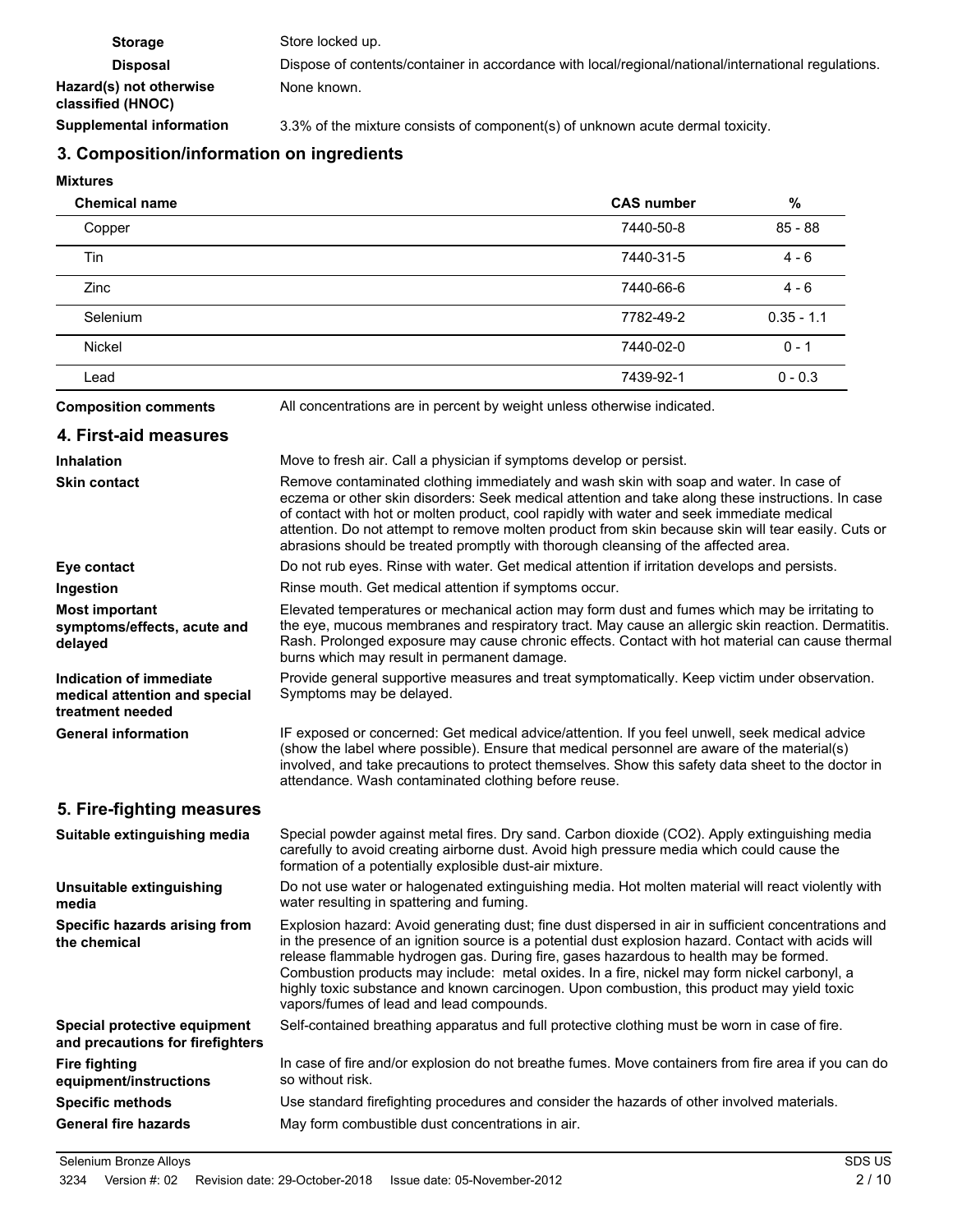## **6. Accidental release measures**

| <b>Personal precautions,</b><br>protective equipment and<br>emergency procedures | Keep unnecessary personnel away. Keep people away from and upwind of spill/leak. Use only<br>non-sparking tools. Dust deposits should not be allowed to accumulate on surfaces, as these may<br>form an explosive mixture if they are released into the atmosphere in sufficient concentration.<br>Wear appropriate protective equipment and clothing during clean-up. Do not touch damaged<br>containers or spilled material unless wearing appropriate protective clothing. Avoid inhalation of<br>fumes from heated product. Ensure adequate ventilation. Local authorities should be advised if<br>significant spillages cannot be contained. For personal protection, see section 8 of the SDS.                                                                                                         |
|----------------------------------------------------------------------------------|--------------------------------------------------------------------------------------------------------------------------------------------------------------------------------------------------------------------------------------------------------------------------------------------------------------------------------------------------------------------------------------------------------------------------------------------------------------------------------------------------------------------------------------------------------------------------------------------------------------------------------------------------------------------------------------------------------------------------------------------------------------------------------------------------------------|
| <b>Methods and materials for</b><br>containment and cleaning up                  | Eliminate all ignition sources (no smoking, flares, sparks, or flames in immediate area). Take<br>precautionary measures against static discharge. Use only non-sparking tools. Avoid dispersal of<br>dust in the air (i.e., clearing dust surfaces with compressed air). The product is immiscible with<br>water and will sediment in water systems. Stop the flow of material, if this is without risk. Allow<br>molten material to cool and solidify before disposal. Recover and recycle, if practical.                                                                                                                                                                                                                                                                                                  |
|                                                                                  | Large Spills: Wet down with water and dike for later disposal. Shovel the material into waste<br>container. Following product recovery, flush area with water.                                                                                                                                                                                                                                                                                                                                                                                                                                                                                                                                                                                                                                               |
|                                                                                  | Small Spills: Sweep up or vacuum up spillage and collect in suitable container for disposal.                                                                                                                                                                                                                                                                                                                                                                                                                                                                                                                                                                                                                                                                                                                 |
|                                                                                  | Never return spills to original containers for re-use. Put material in suitable, covered, labeled<br>containers. For waste disposal, see section 13 of the SDS.                                                                                                                                                                                                                                                                                                                                                                                                                                                                                                                                                                                                                                              |
| <b>Environmental precautions</b>                                                 | Avoid release to the environment. Inform appropriate managerial or supervisory personnel of all<br>environmental releases. Prevent further leakage or spillage if safe to do so. Avoid discharge into<br>drains, water courses or onto the ground.                                                                                                                                                                                                                                                                                                                                                                                                                                                                                                                                                           |
| 7. Handling and storage                                                          |                                                                                                                                                                                                                                                                                                                                                                                                                                                                                                                                                                                                                                                                                                                                                                                                              |
| <b>Precautions for safe handling</b>                                             | Obtain special instructions before use. Do not handle until all safety precautions have been read<br>and understood. Minimize dust generation and accumulation. Avoid significant deposits of<br>material, especially on horizontal surfaces, which may become airborne and form combustible dust<br>clouds and may contribute to secondary explosions. Routine housekeeping should be instituted to<br>ensure that dusts do not accumulate on surfaces. Dry powders can build static electricity charges<br>when subjected to the friction of transfer and mixing operations. Provide adequate precautions,<br>such as electrical grounding and bonding, or inert atmospheres. Keep away from heat/sparks/open<br>flames/hot surfaces. - No smoking. Explosion-proof general and local exhaust ventilation. |
|                                                                                  | Avoid contact with eyes, skin, and clothing. Avoid prolonged exposure. When using, do not eat,<br>drink or smoke. Pregnant or breastfeeding women must not handle this product. Should be<br>handled in closed systems, if possible. Wear appropriate personal protective equipment. Wash<br>hands thoroughly after handling. Avoid release to the environment. Observe good industrial<br>hygiene practices.                                                                                                                                                                                                                                                                                                                                                                                                |
| Conditions for safe storage,<br>including any incompatibilities                  | Store locked up. Keep containers tightly closed in a dry, cool and well-ventilated place. Store away<br>from incompatible materials (see Section 10 of the SDS).                                                                                                                                                                                                                                                                                                                                                                                                                                                                                                                                                                                                                                             |

## **8. Exposure controls/personal protection**

## **Occupational exposure limits**

**US. OSHA Specifically Regulated Substances (29 CFR 1910.1001-1053)**

| <b>Components</b>                                                                      | <b>Type</b> | Value                |                |
|----------------------------------------------------------------------------------------|-------------|----------------------|----------------|
| Lead (CAS 7439-92-1)                                                                   | TWA         | $0.05$ mg/m $3$      |                |
| US. OSHA Table Z-1 Limits for Air Contaminants (29 CFR 1910.1000)<br><b>Components</b> | <b>Type</b> | Value                | <b>Form</b>    |
| Copper (CAS 7440-50-8)                                                                 | <b>PEL</b>  | 1 mg/m $3$           | Dust and mist. |
|                                                                                        |             | $0.1$ mg/m $3$       | Fume.          |
| Nickel (CAS 7440-02-0)                                                                 | <b>PEL</b>  | 1 mg/m $3$           |                |
| Selenium (CAS 7782-49-2)                                                               | <b>PEL</b>  | $0.2 \text{ mg/m}$ 3 |                |
| Tin (CAS 7440-31-5)                                                                    | <b>PEL</b>  | $2$ mg/m $3$         |                |
| US. ACGIH Threshold Limit Values                                                       |             |                      |                |
| <b>Components</b>                                                                      | <b>Type</b> | Value                | <b>Form</b>    |
| Copper (CAS 7440-50-8)                                                                 | <b>TWA</b>  | 1 $mq/m3$            | Dust and mist. |
|                                                                                        |             | $0.2$ mg/m $3$       | Fume.          |
| Lead (CAS 7439-92-1)                                                                   | TWA         | $0.05$ mg/m $3$      |                |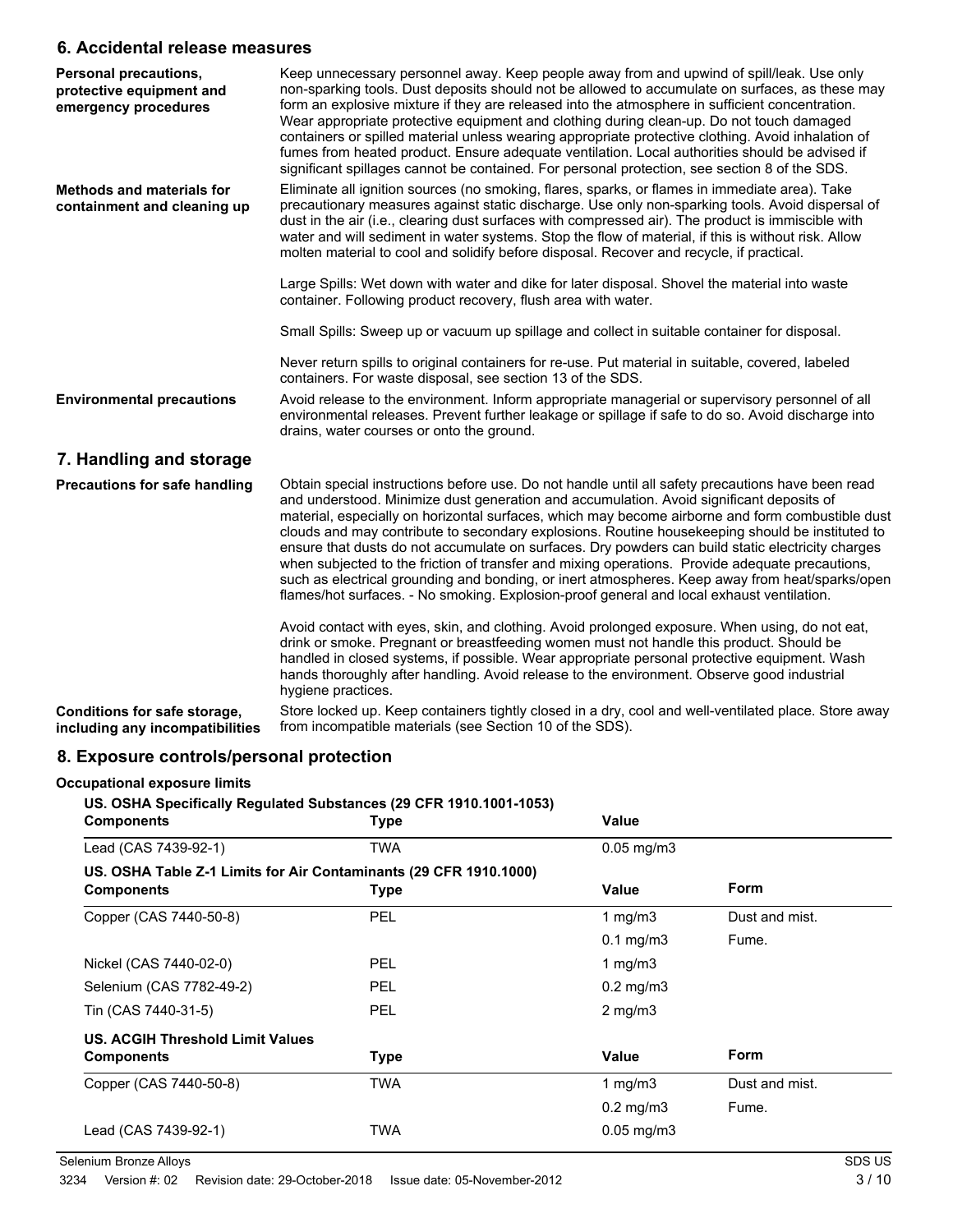| <b>US. ACGIH Threshold Limit Values</b><br><b>Components</b>                      | Type                                                                                       |                    |                 | Value                           | Form                                                                                                                                                                                                                                                                                                                                                                                                    |
|-----------------------------------------------------------------------------------|--------------------------------------------------------------------------------------------|--------------------|-----------------|---------------------------------|---------------------------------------------------------------------------------------------------------------------------------------------------------------------------------------------------------------------------------------------------------------------------------------------------------------------------------------------------------------------------------------------------------|
| Nickel (CAS 7440-02-0)                                                            | <b>TWA</b>                                                                                 |                    |                 | $1.5$ mg/m $3$                  | Inhalable fraction.                                                                                                                                                                                                                                                                                                                                                                                     |
| Selenium (CAS 7782-49-2)                                                          | <b>TWA</b>                                                                                 |                    |                 | $0.2$ mg/m $3$                  |                                                                                                                                                                                                                                                                                                                                                                                                         |
| Tin (CAS 7440-31-5)                                                               | <b>TWA</b>                                                                                 |                    |                 | $2$ mg/m $3$                    |                                                                                                                                                                                                                                                                                                                                                                                                         |
| US. NIOSH: Pocket Guide to Chemical Hazards<br><b>Components</b>                  | <b>Type</b>                                                                                |                    |                 | <b>Value</b>                    | Form                                                                                                                                                                                                                                                                                                                                                                                                    |
| Copper (CAS 7440-50-8)                                                            | <b>TWA</b>                                                                                 |                    |                 | 1 $mg/m3$                       | Dust and mist.                                                                                                                                                                                                                                                                                                                                                                                          |
| Lead (CAS 7439-92-1)                                                              | <b>TWA</b>                                                                                 |                    |                 | $0.05$ mg/m $3$                 |                                                                                                                                                                                                                                                                                                                                                                                                         |
| Nickel (CAS 7440-02-0)                                                            | <b>TWA</b>                                                                                 |                    |                 | $0.015$ mg/m3                   |                                                                                                                                                                                                                                                                                                                                                                                                         |
| Selenium (CAS 7782-49-2)                                                          | <b>TWA</b>                                                                                 |                    |                 | $0.2$ mg/m $3$                  |                                                                                                                                                                                                                                                                                                                                                                                                         |
| Tin (CAS 7440-31-5)                                                               | <b>TWA</b>                                                                                 |                    |                 | $2$ mg/m $3$                    |                                                                                                                                                                                                                                                                                                                                                                                                         |
| <b>Biological limit values</b><br><b>ACGIH Biological Exposure Indices</b>        |                                                                                            |                    |                 |                                 |                                                                                                                                                                                                                                                                                                                                                                                                         |
| <b>Components</b>                                                                 | <b>Value</b>                                                                               | <b>Determinant</b> | <b>Specimen</b> | <b>Sampling Time</b><br>$\star$ |                                                                                                                                                                                                                                                                                                                                                                                                         |
| Lead (CAS 7439-92-1)<br>* - For sampling details, please see the source document. | $200 \mu g/l$                                                                              | Lead               | <b>Blood</b>    |                                 |                                                                                                                                                                                                                                                                                                                                                                                                         |
| Appropriate engineering<br>controls                                               | acceptable level.                                                                          |                    |                 |                                 | Explosion-proof general and local exhaust ventilation. Good general ventilation should be used.<br>Ventilation rates should be matched to conditions. If applicable, use process enclosures, local<br>exhaust ventilation, or other engineering controls to maintain airborne levels below recommended<br>exposure limits. If exposure limits have not been established, maintain airborne levels to an |
| Individual protection measures, such as personal protective equipment             |                                                                                            |                    |                 |                                 |                                                                                                                                                                                                                                                                                                                                                                                                         |
| <b>Eye/face protection</b>                                                        | number (per ANSI Z49.1-1988, "Safety in Welding and Cutting") be worn.                     |                    |                 |                                 | Unvented, tight fitting goggles should be worn in dusty areas. Use of safety glasses or goggles is<br>required for welding, burning, sawing, brazing, grinding or machining operations. When welding, it<br>is recommended that safety glasses, goggles, or face-shield with filter lens of appropriate shade                                                                                           |
| <b>Skin protection</b>                                                            |                                                                                            |                    |                 |                                 |                                                                                                                                                                                                                                                                                                                                                                                                         |
| <b>Hand protection</b>                                                            | supplier.                                                                                  |                    |                 |                                 | Wear suitable protective gloves to prevent cuts and abrasions. When material is heated, wear<br>gloves to protect against thermal burns. Suitable gloves can be recommended by the glove                                                                                                                                                                                                                |
| <b>Other</b>                                                                      |                                                                                            |                    |                 |                                 | Wear appropriate chemical resistant clothing. Use of an impervious apron is recommended.                                                                                                                                                                                                                                                                                                                |
| <b>Respiratory protection</b>                                                     | point of use. Appropriate respirator selection should be made by a qualified professional. |                    |                 |                                 | When workers are facing concentrations above the exposure limit they must use appropriate<br>certified respirators. Wear NIOSH approved respirator appropriate for airborne exposure at the                                                                                                                                                                                                             |
| <b>Thermal hazards</b>                                                            | Wear appropriate thermal protective clothing, when necessary.                              |                    |                 |                                 |                                                                                                                                                                                                                                                                                                                                                                                                         |
| <b>General hygiene</b><br>considerations                                          |                                                                                            |                    |                 |                                 | Observe any medical surveillance requirements. When using, do not eat, drink or smoke. Always<br>observe good personal hygiene measures, such as washing after handling the material and before<br>eating, drinking, and/or smoking. Routinely wash work clothing and protective equipment to<br>remove contaminants. Contaminated work clothing should not be allowed out of the workplace.            |

# **9. Physical and chemical properties**

| Appearance                                 |                                   |
|--------------------------------------------|-----------------------------------|
| <b>Physical state</b>                      | Solid.                            |
| Form                                       | Shapes, Solids, Tubes & Turnings. |
| Color                                      | Yellow.                           |
| Odor                                       | None.                             |
| Odor threshold                             | Not available.                    |
| рH                                         | Not available.                    |
| Melting point/freezing point               | Not available.                    |
| Initial boiling point and boiling<br>range | Not available.                    |
| <b>Flash point</b>                         | Not available.                    |
| <b>Evaporation rate</b>                    | Not available.                    |

Selenium Bronze Alloys SDS US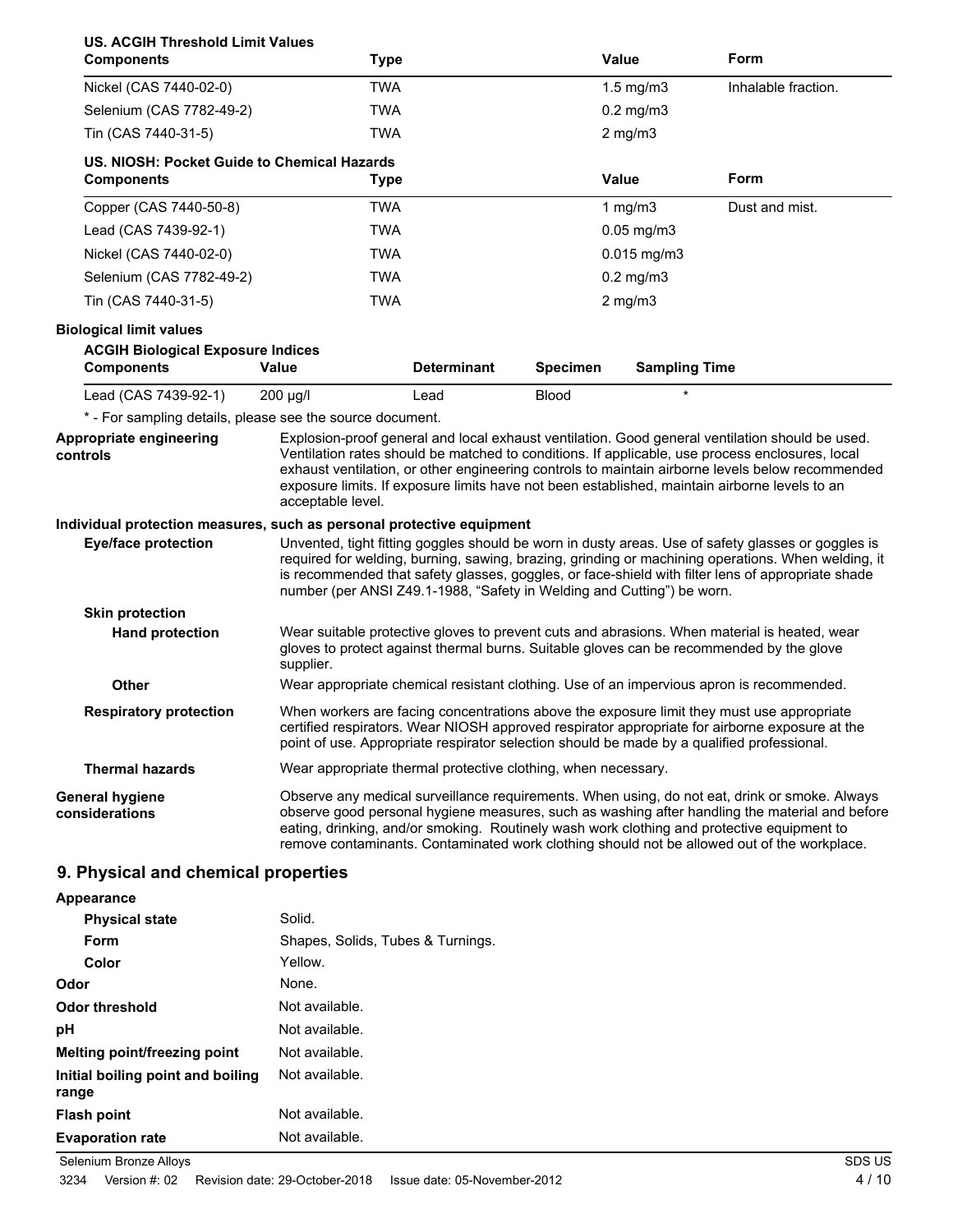| Flammability (solid, gas)                         | Fine particles may form explosive mixtures with air. |  |  |
|---------------------------------------------------|------------------------------------------------------|--|--|
| Upper/lower flammability or explosive limits      |                                                      |  |  |
| <b>Flammability limit - lower</b><br>$(\%)$       | Not available.                                       |  |  |
| <b>Flammability limit - upper</b><br>$(\%)$       | Not available.                                       |  |  |
| Vapor pressure                                    | Not available.                                       |  |  |
| Vapor density                                     | Not available.                                       |  |  |
| <b>Relative density</b>                           | 4.28                                                 |  |  |
| Solubility(ies)                                   |                                                      |  |  |
| <b>Solubility (water)</b>                         | Not soluble in water.                                |  |  |
| <b>Partition coefficient</b><br>(n-octanol/water) | Not available.                                       |  |  |
| <b>Auto-ignition temperature</b>                  | Not available.                                       |  |  |
| <b>Decomposition temperature</b>                  | Not available.                                       |  |  |
| <b>Viscosity</b>                                  | Not available.                                       |  |  |
| <b>Other information</b>                          |                                                      |  |  |
| <b>Explosive properties</b>                       | Not explosive.                                       |  |  |
| <b>Oxidizing properties</b>                       | Not oxidizing.                                       |  |  |
| 10. Stability and reactivity                      |                                                      |  |  |

| <b>Reactivity</b>                            | The product is stable and non-reactive under normal conditions of use, storage and transport.                                                                         |
|----------------------------------------------|-----------------------------------------------------------------------------------------------------------------------------------------------------------------------|
| <b>Chemical stability</b>                    | Material is stable under normal conditions.                                                                                                                           |
| <b>Possibility of hazardous</b><br>reactions | Contact with strong acids will release highly flammable hydrogen gas.                                                                                                 |
| <b>Conditions to avoid</b>                   | Keep away from heat, hot surfaces, sparks, open flames and other ignition sources. Contact with<br>incompatible materials. Minimize dust generation and accumulation. |
| Incompatible materials                       | Strong oxidizing agents. Acids.                                                                                                                                       |
| <b>Hazardous decomposition</b><br>products   | No hazardous decomposition products are known.                                                                                                                        |

## **11. Toxicological information**

#### **Information on likely routes of exposure**

| <b>Inhalation</b>                                                                  | Prolonged inhalation may be harmful. Elevated temperatures or mechanical action may form dust<br>and fumes which may be irritating to the mucous membranes and respiratory tract. Heating above<br>the melting point releases metallic oxides which may cause metal fume fever by inhalation. The<br>symptoms are shivering, fever, malaise and muscular pain. |
|------------------------------------------------------------------------------------|----------------------------------------------------------------------------------------------------------------------------------------------------------------------------------------------------------------------------------------------------------------------------------------------------------------------------------------------------------------|
| <b>Skin contact</b>                                                                | May cause an allergic skin reaction. Hot or molten material may produce thermal burns.                                                                                                                                                                                                                                                                         |
| Eye contact                                                                        | Elevated temperatures or mechanical action may form dust and fumes which may be irritating to<br>the eyes. Molten material will produce thermal burns.                                                                                                                                                                                                         |
| Ingestion                                                                          | May cause discomfort if swallowed.                                                                                                                                                                                                                                                                                                                             |
| Symptoms related to the<br>physical, chemical and<br>toxicological characteristics | Dusts may irritate the respiratory tract, skin and eyes. May cause an allergic skin reaction.<br>Dermatitis, Rash.                                                                                                                                                                                                                                             |

# **Information on toxicological effects**

| <b>Acute toxicity</b>  | Not expected to be acutely toxic. |                     |  |
|------------------------|-----------------------------------|---------------------|--|
| <b>Components</b>      | <b>Species</b>                    | <b>Test Results</b> |  |
| Nickel (CAS 7440-02-0) |                                   |                     |  |
| <b>Acute</b>           |                                   |                     |  |
| <b>Inhalation</b>      |                                   |                     |  |
| <b>NOAEC</b>           | Rat                               | 10200 mg/l, 1 hours |  |
| Oral                   |                                   |                     |  |
| LD50                   | Rat                               | > 9000 mg/kg        |  |
|                        |                                   |                     |  |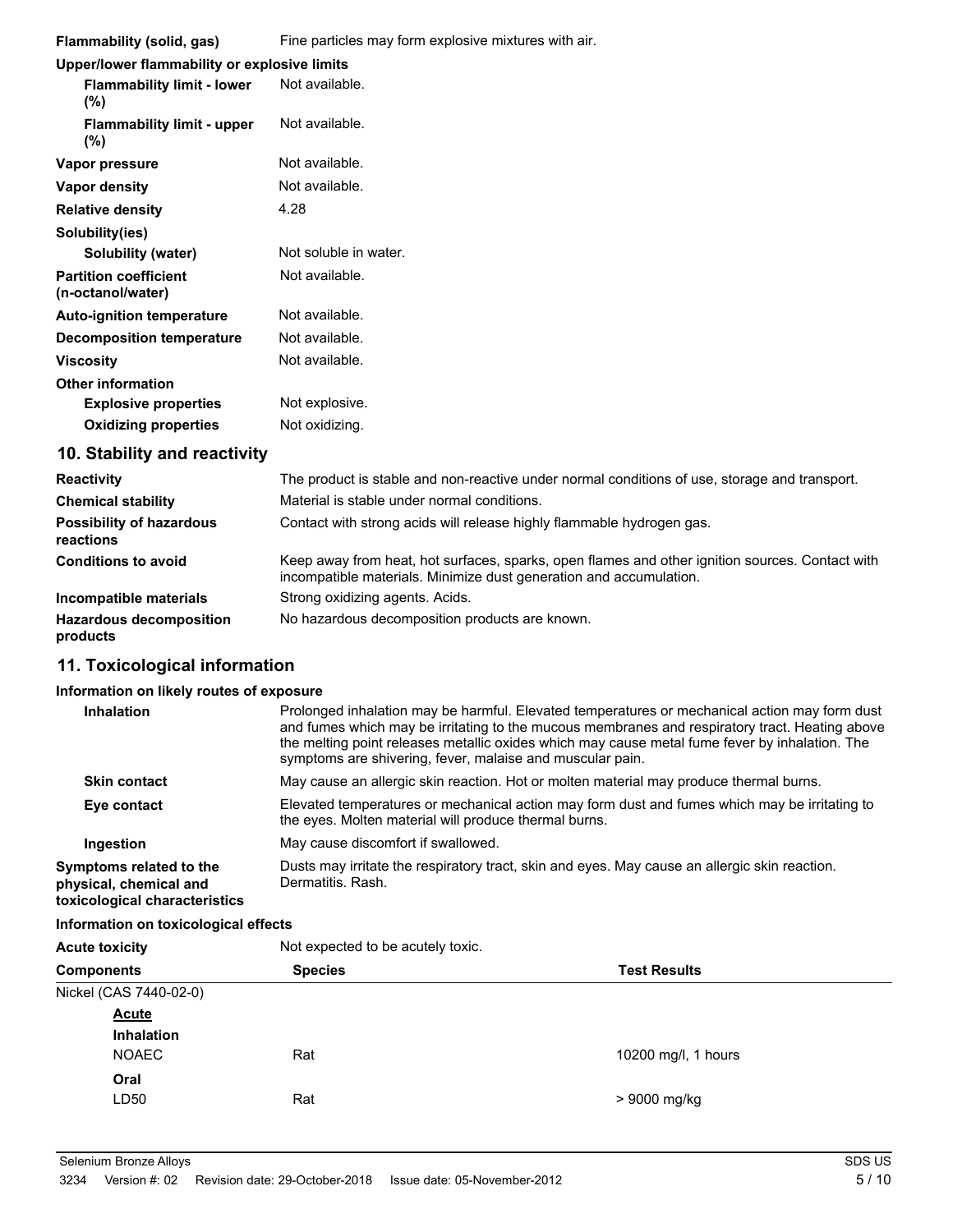| <b>Components</b>                                                                                              | <b>Species</b>                                                 | <b>Test Results</b>                                                                                                                                                                                                                                                                                                                                                                                                                                                                             |
|----------------------------------------------------------------------------------------------------------------|----------------------------------------------------------------|-------------------------------------------------------------------------------------------------------------------------------------------------------------------------------------------------------------------------------------------------------------------------------------------------------------------------------------------------------------------------------------------------------------------------------------------------------------------------------------------------|
| Zinc (CAS 7440-66-6)                                                                                           |                                                                |                                                                                                                                                                                                                                                                                                                                                                                                                                                                                                 |
| <u>Acute</u>                                                                                                   |                                                                |                                                                                                                                                                                                                                                                                                                                                                                                                                                                                                 |
| Oral                                                                                                           |                                                                |                                                                                                                                                                                                                                                                                                                                                                                                                                                                                                 |
| LD50                                                                                                           | Mouse                                                          | > 5 g/kg                                                                                                                                                                                                                                                                                                                                                                                                                                                                                        |
| <b>Skin corrosion/irritation</b>                                                                               | burns.                                                         | May cause irritation through mechanical abrasion. Hot or molten material may produce thermal                                                                                                                                                                                                                                                                                                                                                                                                    |
| Serious eye damage/eye<br>irritation                                                                           | May cause irritation through mechanical abrasion.              |                                                                                                                                                                                                                                                                                                                                                                                                                                                                                                 |
| <b>Respiratory or skin sensitization</b>                                                                       |                                                                |                                                                                                                                                                                                                                                                                                                                                                                                                                                                                                 |
| <b>Respiratory sensitization</b>                                                                               | Not a respiratory sensitizer.                                  |                                                                                                                                                                                                                                                                                                                                                                                                                                                                                                 |
| <b>Skin sensitization</b>                                                                                      | May cause an allergic skin reaction.                           |                                                                                                                                                                                                                                                                                                                                                                                                                                                                                                 |
| Germ cell mutagenicity                                                                                         | mutagenic or genotoxic.                                        | No data available to indicate product or any components present at greater than 0.1% are                                                                                                                                                                                                                                                                                                                                                                                                        |
| Carcinogenicity                                                                                                | Suspected of causing cancer.                                   |                                                                                                                                                                                                                                                                                                                                                                                                                                                                                                 |
|                                                                                                                | <b>IARC Monographs. Overall Evaluation of Carcinogenicity</b>  |                                                                                                                                                                                                                                                                                                                                                                                                                                                                                                 |
| Lead (CAS 7439-92-1)<br>Nickel (CAS 7440-02-0)<br>Selenium (CAS 7782-49-2)<br><b>NTP Report on Carcinogens</b> |                                                                | 2B Possibly carcinogenic to humans.<br>2B Possibly carcinogenic to humans.<br>3 Not classifiable as to carcinogenicity to humans.                                                                                                                                                                                                                                                                                                                                                               |
| Lead (CAS 7439-92-1)<br>Nickel (CAS 7440-02-0)                                                                 | OSHA Specifically Regulated Substances (29 CFR 1910.1001-1053) | Reasonably Anticipated to be a Human Carcinogen.<br>Reasonably Anticipated to be a Human Carcinogen.                                                                                                                                                                                                                                                                                                                                                                                            |
| Not regulated.                                                                                                 |                                                                |                                                                                                                                                                                                                                                                                                                                                                                                                                                                                                 |
| <b>Reproductive toxicity</b>                                                                                   |                                                                | May cause harm to breastfed babies. May damage fertility or the unborn child.                                                                                                                                                                                                                                                                                                                                                                                                                   |
| Specific target organ toxicity -<br>single exposure                                                            | Not classified.                                                |                                                                                                                                                                                                                                                                                                                                                                                                                                                                                                 |
| Specific target organ toxicity -<br>repeated exposure                                                          |                                                                | Causes damage to organs (Lungs) through prolonged or repeated exposure.                                                                                                                                                                                                                                                                                                                                                                                                                         |
| <b>Aspiration hazard</b>                                                                                       | Not an aspiration hazard.                                      |                                                                                                                                                                                                                                                                                                                                                                                                                                                                                                 |
| <b>Chronic effects</b>                                                                                         | Prolonged exposure may cause chronic effects.                  |                                                                                                                                                                                                                                                                                                                                                                                                                                                                                                 |
|                                                                                                                |                                                                | Lead may produce maternal toxicity, toxicity to the fetus, and adverse effects to blood, bone<br>marrow, central/peripheral nervous systems, kidney, liver, and reproductive system.                                                                                                                                                                                                                                                                                                            |
| <b>Further information</b>                                                                                     | erythema and welders flash.                                    | Welding or plasma arc cutting of metal and alloys can generate ozone, nitric oxides and ultraviolet<br>radiation. Short-term (acute) overexposure to welding fumes may result in discomfort such as<br>metal fume fever, dizziness, nausea, or dryness or irritation of nose, throat, or eyes. May<br>aggravate pre-existing respiratory problems (e.g. asthma, emphysema). Ozone overexposure<br>may result in mucous membrane irritation or pulmonary discomfort. UV radiation can cause skin |
| 12. Ecological information                                                                                     |                                                                |                                                                                                                                                                                                                                                                                                                                                                                                                                                                                                 |

# **Ecotoxicity**

| :otoxicity             |             | Very toxic to aquatic life. Toxic to aquatic life with long lasting effects. Alloys in massive forms<br>present a limited hazard for the environment. |                            |  |  |
|------------------------|-------------|-------------------------------------------------------------------------------------------------------------------------------------------------------|----------------------------|--|--|
| <b>Components</b>      |             | <b>Species</b>                                                                                                                                        | <b>Test Results</b>        |  |  |
| Copper (CAS 7440-50-8) |             |                                                                                                                                                       |                            |  |  |
| <b>Aquatic</b>         |             |                                                                                                                                                       |                            |  |  |
| Chronic                |             |                                                                                                                                                       |                            |  |  |
| Other                  | <b>NOEC</b> | Juga plicifera                                                                                                                                        | 6 µg/l                     |  |  |
| Lead (CAS 7439-92-1)   |             |                                                                                                                                                       |                            |  |  |
| <b>Aquatic</b>         |             |                                                                                                                                                       |                            |  |  |
| Acute                  |             |                                                                                                                                                       |                            |  |  |
| Crustacea              | EC50        | Ceriodaphnia dubia                                                                                                                                    | $0.248$ mg/l, 48 hours pH8 |  |  |
| Fish                   | <b>LC50</b> | Pimephales promelas                                                                                                                                   | 0.283 mg/l, 96 hours pH8   |  |  |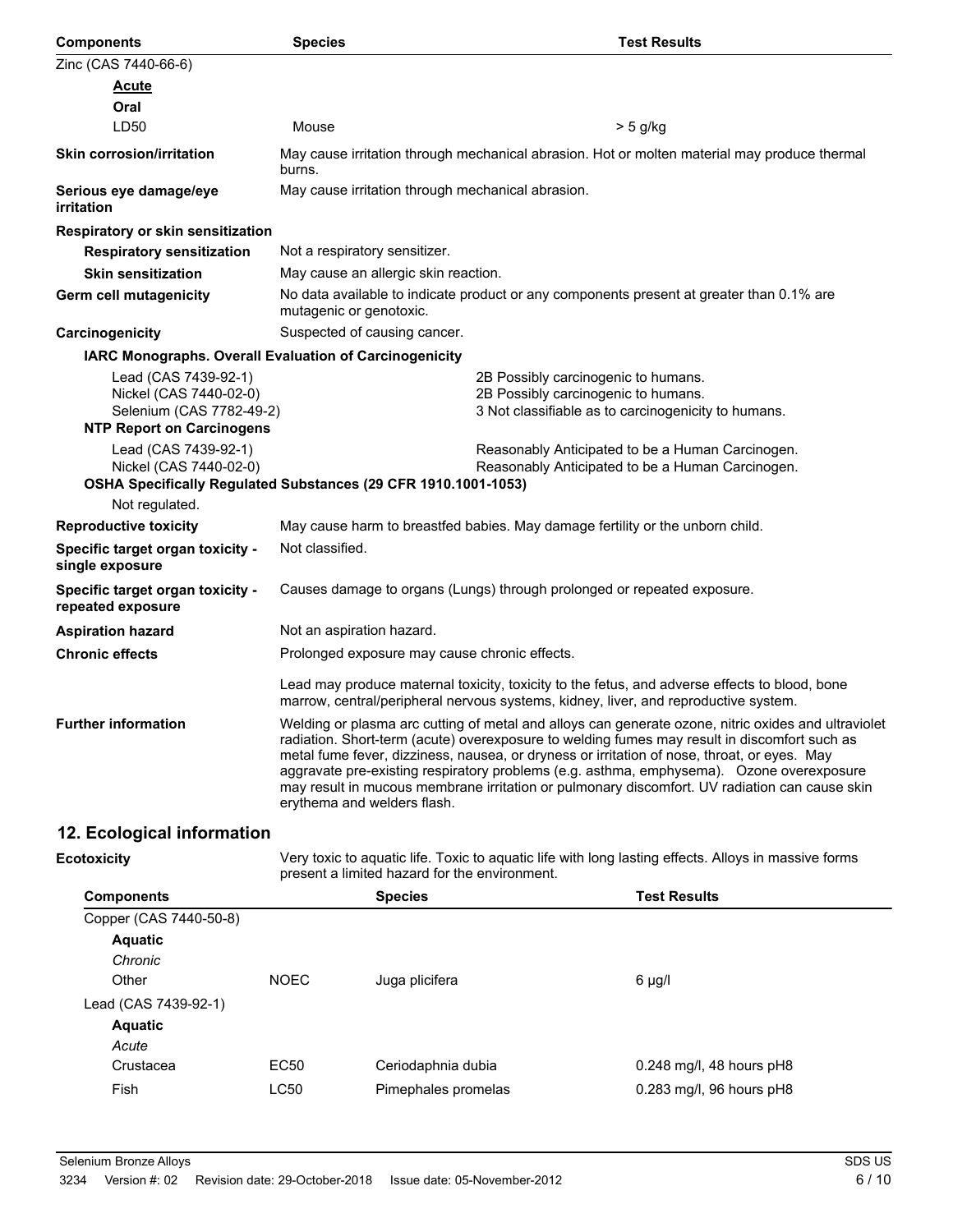| <b>Components</b>                    |                                                                                                                                                  | <b>Species</b>                                               | <b>Test Results</b> |
|--------------------------------------|--------------------------------------------------------------------------------------------------------------------------------------------------|--------------------------------------------------------------|---------------------|
| Nickel (CAS 7440-02-0)               |                                                                                                                                                  |                                                              |                     |
| <b>Aquatic</b>                       |                                                                                                                                                  |                                                              |                     |
| Chronic                              |                                                                                                                                                  |                                                              |                     |
| Crustacea                            | <b>NOEC</b>                                                                                                                                      | Ceriodaphnia dubia                                           | $2.8 \mu g/l$       |
| Fish                                 | <b>NOEC</b>                                                                                                                                      | Zebra danio (Danio rerio)                                    | $40 \mu g/l$        |
| Zinc (CAS 7440-66-6)                 |                                                                                                                                                  |                                                              |                     |
| <b>Aquatic</b>                       |                                                                                                                                                  |                                                              |                     |
| Acute                                |                                                                                                                                                  |                                                              |                     |
| Crustacea                            | EC50                                                                                                                                             | Daphnia magna                                                | $0.07 \text{ mq/l}$ |
| Fish                                 | <b>LC50</b>                                                                                                                                      | Oncorhynchus mykiss                                          | $0.14$ mg/l         |
| <b>Persistence and degradability</b> |                                                                                                                                                  | Not relevant for inorganic substances.                       |                     |
| Bioaccumulative potential            |                                                                                                                                                  | The product contains potentially bioaccumulating substances. |                     |
| Mobility in soil                     | Alloys in massive forms are not mobile in the environment.                                                                                       |                                                              |                     |
| Other adverse effects                | This product contains one or more substances identified as hazardous air pollutants (HAPs) per<br>the US Federal Clean Air Act (see section 15). |                                                              |                     |

## **13. Disposal considerations**

| <b>Disposal instructions</b>             | Collect and reclaim or dispose in sealed containers at licensed waste disposal site. Do not allow<br>this material to drain into sewers/water supplies. Do not contaminate ponds, waterways or ditches<br>with chemical or used container. Dispose of contents/container in accordance with<br>local/regional/national/international regulations. |
|------------------------------------------|---------------------------------------------------------------------------------------------------------------------------------------------------------------------------------------------------------------------------------------------------------------------------------------------------------------------------------------------------|
| Local disposal regulations               | Dispose in accordance with all applicable regulations.                                                                                                                                                                                                                                                                                            |
| Hazardous waste code                     | The waste code should be assigned in discussion between the user, the producer and the waste<br>disposal company.                                                                                                                                                                                                                                 |
| Waste from residues / unused<br>products | Dispose of in accordance with local regulations. Empty containers or liners may retain some<br>product residues. This material and its container must be disposed of in a safe manner (see:<br>Disposal instructions).                                                                                                                            |
| Contaminated packaging                   | Since emptied containers may retain product residue, follow label warnings even after container is<br>emptied. Empty containers should be taken to an approved waste handling site for recycling or<br>disposal.                                                                                                                                  |

## **14. Transport information**

#### **DOT**

Not regulated as dangerous goods.

#### **IATA**

Not regulated as dangerous goods.

## **IMDG**

Not regulated as dangerous goods.

**Transport in bulk according to** Not applicable. **Annex II of MARPOL 73/78 and the IBC Code**

## **15. Regulatory information**

## **US federal regulations**

This product is a "Hazardous Chemical" as defined by the OSHA Hazard Communication Standard, 29 CFR 1910.1200.

## **TSCA Section 12(b) Export Notification (40 CFR 707, Subpt. D)**

Not regulated.

## **CERCLA Hazardous Substance List (40 CFR 302.4)**

| Copper (CAS 7440-50-8)                                         | Listed. |
|----------------------------------------------------------------|---------|
| Lead (CAS 7439-92-1)                                           | Listed. |
| Nickel (CAS 7440-02-0)                                         | Listed. |
| Selenium (CAS 7782-49-2)                                       | Listed. |
| Zinc (CAS 7440-66-6)                                           | Listed. |
| <b>SARA 304 Emergency release notification</b>                 |         |
| Not regulated.                                                 |         |
| OSHA Specifically Regulated Substances (29 CFR 1910.1001-1053) |         |
|                                                                |         |

Lead (CAS 7439-92-1) Reproductive toxicity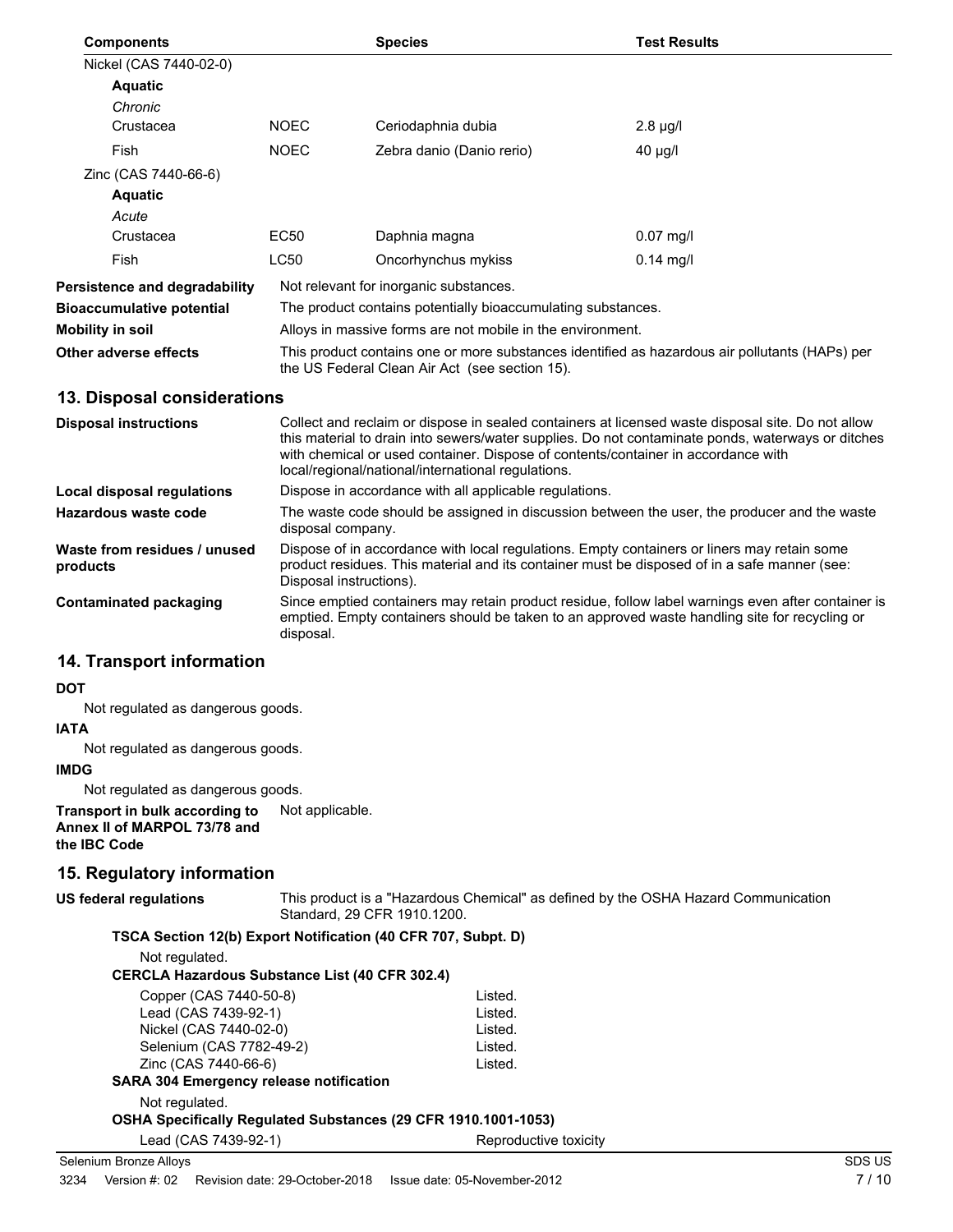#### Central nervous system Kidney **Blood** Acute toxicity

#### **Superfund Amendments and Reauthorization Act of 1986 (SARA)**

#### **SARA 302 Extremely hazardous substance**

Not listed.

| SARA 311/312 Hazardous<br>chemical     | Yes                                                                                                                                                               |
|----------------------------------------|-------------------------------------------------------------------------------------------------------------------------------------------------------------------|
| <b>Classified hazard</b><br>categories | Combustible dust<br>Respiratory or skin sensitization<br>Carcinogenicity<br>Reproductive toxicity<br>Specific target organ toxicity (single or repeated exposure) |

#### **SARA 313 (TRI reporting)**

| <b>Chemical name</b> | <b>CAS number</b> | $%$ by wt.   |  |
|----------------------|-------------------|--------------|--|
| Copper               | 7440-50-8         | $85 - 88$    |  |
| Lead                 | 7439-92-1         | $0 - 0.3$    |  |
| Nickel               | 7440-02-0         | $0 - 1$      |  |
| Selenium             | 7782-49-2         | $0.35 - 1.1$ |  |
| Zinc                 | 7440-66-6         | 4 - 6        |  |

## **Other federal regulations**

#### **Clean Air Act (CAA) Section 112 Hazardous Air Pollutants (HAPs) List**

Lead (CAS 7439-92-1) Nickel (CAS 7440-02-0) Selenium (CAS 7782-49-2)

## **Clean Air Act (CAA) Section 112(r) Accidental Release Prevention (40 CFR 68.130)**

Not regulated.

**Safe Drinking Water Act** Contains component(s) regulated under the Safe Drinking Water Act.

## **(SDWA)**

## **US state regulations**

## **US. Massachusetts RTK - Substance List**

Copper (CAS 7440-50-8) Lead (CAS 7439-92-1) Nickel (CAS 7440-02-0) Selenium (CAS 7782-49-2) Tin (CAS 7440-31-5) Zinc (CAS 7440-66-6)

## **US. New Jersey Worker and Community Right-to-Know Act**

Copper (CAS 7440-50-8) Lead (CAS 7439-92-1) Nickel (CAS 7440-02-0) Selenium (CAS 7782-49-2) Tin (CAS 7440-31-5) Zinc (CAS 7440-66-6)

## **US. Pennsylvania Worker and Community Right-to-Know Law**

Copper (CAS 7440-50-8) Lead (CAS 7439-92-1) Nickel (CAS 7440-02-0) Selenium (CAS 7782-49-2) Tin (CAS 7440-31-5) Zinc (CAS 7440-66-6)

## **US. Rhode Island RTK**

Copper (CAS 7440-50-8) Lead (CAS 7439-92-1) Nickel (CAS 7440-02-0) Selenium (CAS 7782-49-2) Tin (CAS 7440-31-5) Zinc (CAS 7440-66-6)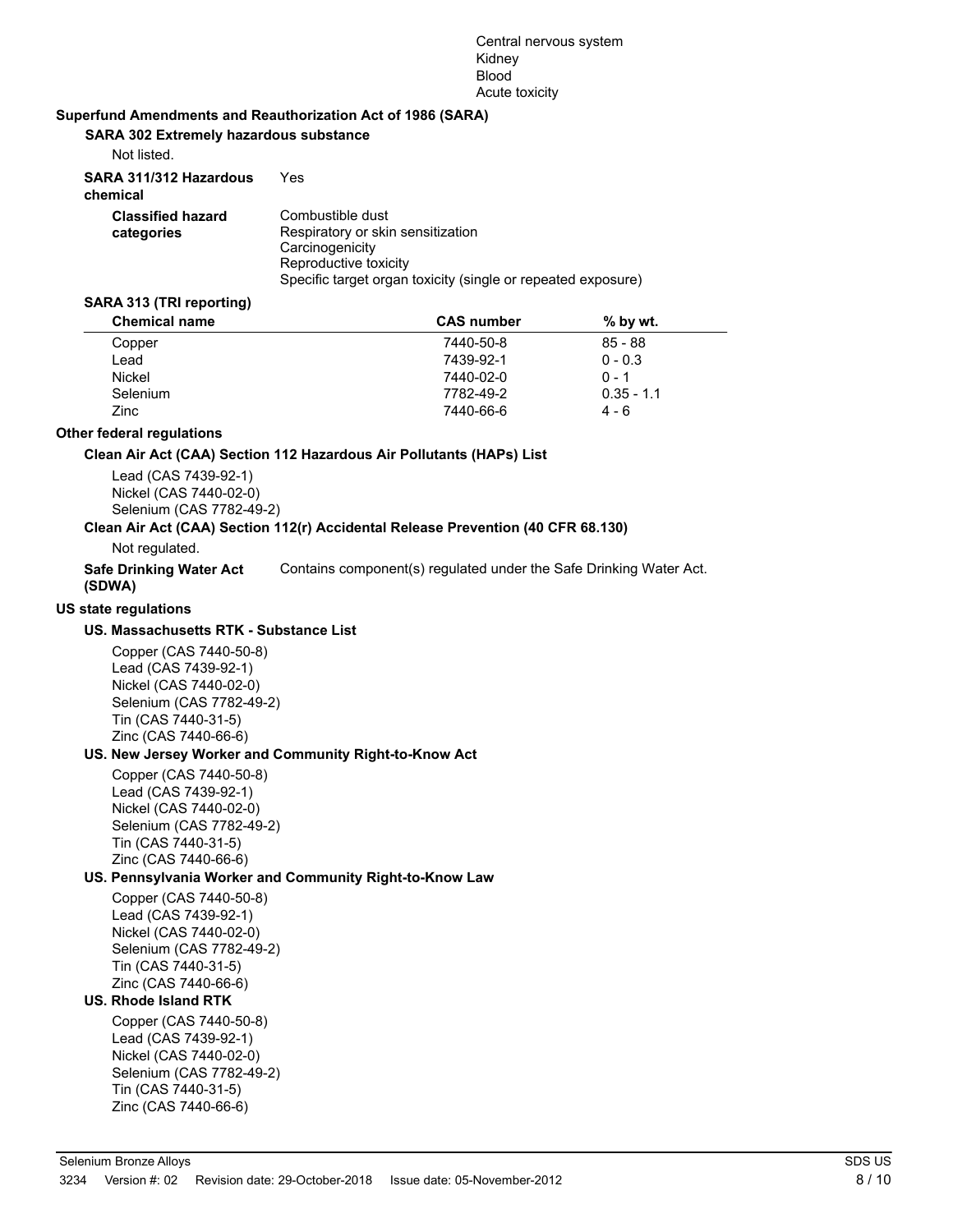#### **California Proposition 65**



**WARNING:** This product can expose you to chemicals including Lead, which is known to the State of California to cause cancer and birth defects or other reproductive harm. For more information go to www.P65Warnings.ca.gov.

#### **California Proposition 65 - CRT: Listed date/Carcinogenic substance**

| Lead (CAS 7439-92-1)                                                   | Listed: October 1, 1992                                                                                          |
|------------------------------------------------------------------------|------------------------------------------------------------------------------------------------------------------|
| Nickel (CAS 7440-02-0)                                                 | Listed: October 1, 1989                                                                                          |
| California Proposition 65 - CRT: Listed date/Developmental toxin       |                                                                                                                  |
| Lead (CAS 7439-92-1)                                                   | Listed: February 27, 1987                                                                                        |
| California Proposition 65 - CRT: Listed date/Female reproductive toxin |                                                                                                                  |
| Lead (CAS 7439-92-1)                                                   | Listed: February 27, 1987                                                                                        |
| California Proposition 65 - CRT: Listed date/Male reproductive toxin   |                                                                                                                  |
| Lead (CAS 7439-92-1)                                                   | Listed: February 27, 1987                                                                                        |
|                                                                        | US. California. Candidate Chemicals List. Safer Consumer Products Regulations (Cal. Code Regs, tit. 22, 69502.3, |
| subd. $(a)$                                                            |                                                                                                                  |
| Copper (CAS 7440-50-8)                                                 |                                                                                                                  |
| Lead (CAS 7439-92-1)                                                   |                                                                                                                  |
| Nickel (CAS 7440-02-0)                                                 |                                                                                                                  |

Nickel (CAS 7440-02-0) Selenium (CAS 7782-49-2) Tin (CAS 7440-31-5) Zinc (CAS 7440-66-6)

#### **International Inventories**

| <b>Inventory name</b>                                                     | On inventory (yes/no)* |
|---------------------------------------------------------------------------|------------------------|
| Australian Inventory of Chemical Substances (AICS)                        | Yes                    |
| Domestic Substances List (DSL)                                            | Yes                    |
| Non-Domestic Substances List (NDSL)                                       | No.                    |
| Inventory of Existing Chemical Substances in China (IECSC)                | Yes                    |
| European Inventory of Existing Commercial Chemical<br>Substances (EINECS) | Yes                    |
| European List of Notified Chemical Substances (ELINCS)                    | No.                    |
| Inventory of Existing and New Chemical Substances (ENCS)                  | No.                    |
| Existing Chemicals List (ECL)                                             | Yes                    |
| New Zealand Inventory                                                     | Yes                    |
| Philippine Inventory of Chemicals and Chemical Substances<br>(PICCS)      | Yes                    |
| Taiwan Chemical Substance Inventory (TCSI)                                | <b>No</b>              |
| Toxic Substances Control Act (TSCA) Inventory                             | Yes                    |
|                                                                           |                        |

\*A "Yes" indicates this product complies with the inventory requirements administered by the governing country(s). A "No" indicates that one or more components of the product are not listed or exempt from listing on the inventory administered by the governing country(s).

## **16. Other information, including date of preparation or last revision**

| <b>Issue date</b>               | 05-November-2012                                                                                                                                                                     |
|---------------------------------|--------------------------------------------------------------------------------------------------------------------------------------------------------------------------------------|
| <b>Revision date</b>            | 29-October-2018                                                                                                                                                                      |
| <b>Version#</b>                 | 02                                                                                                                                                                                   |
| <b>Further information</b>      | Refer to NFPA 654, Standard for the Prevention of Fire and Dust Explosions from the<br>Manufacturing, Processing, and Handling of Combustible Particulate Solids, for safe handling. |
| <b>HMIS<sup>®</sup></b> ratings | Health: $3*$<br>Flammability: 2<br>Physical hazard: 0                                                                                                                                |
| <b>NFPA ratings</b>             | 2                                                                                                                                                                                    |